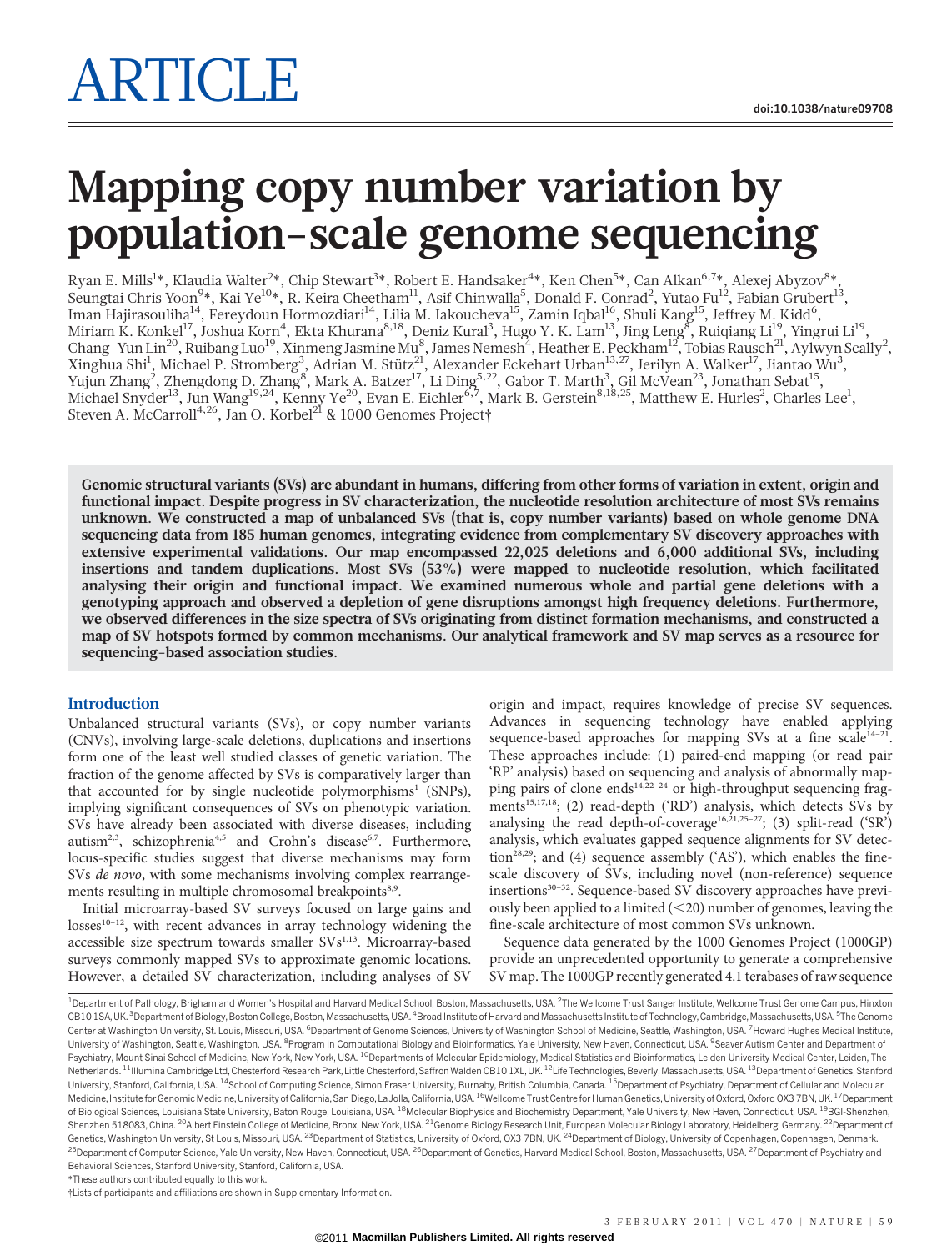in two pilot projects targeting whole human genomes<sup>33</sup> (Supplementary Table 1). These studies comprise a population-scale project, termed 'low-coverage project', in which 179 unrelated individuals were sequenced with an average coverage of  $3.6\times$ , including 59 Yoruba individuals from Nigeria (YRI), 60 individuals of European ancestry from Utah (CEU), 30 of Han ancestry from Beijing (CHB), and 30 of Japanese ancestry from Tokyo (JPT; the latter two were jointly analysed as  $JPT+CHB$ ). In addition, a high-coverage project, termed the 'trio project', was carried out, with individuals of a CEU and a YRI parent-offspring trio sequenced to  $42\times$  coverage on average.

We report here the results of analyses undertaken by the Structural Variation Analysis Group of the 1000GP. The group's objectives were to discover, assemble, genotype and validate SVs of 50 base pairs (bp) and larger in size, and to assess and compare different sequence-based SV detection approaches. The focus of the group was initially on deletions, a variant class often associated with disease<sup>9</sup>, for which rich control data sets and diverse ascertainment approaches exist<sup>1,13,22,28</sup>. Less focus was placed on insertions and duplications<sup>34</sup> and none on balanced SV forms (such as inversions). Specifically, we applied nineteen methods to generate an SV discovery set. We further generated reference genotypes for most deletions, assessed the SVs' functional impact and stratified SV formation mechanism with respect to variant size and genomic context.

# Assessment of SV discovery methods

We incorporated the SV discovery methods into a pipeline (Fig. 1a, b), with the goal of ascertaining different SV types and assessing each method for its ability to discover SVs. The methods detected SVs by analysing RD, RP, SR and AS features, or by combining RP and RD features (abbreviated as 'PD'). Altogether we generated 36 SV call-sets by applying the methods on trio and low-coverage whole genome

sequence data, and by identifying SVs as genomic differences relative to a human reference, corresponding to the reference genome, or to a set of individuals (that is, population reference; Supplementary Table 2). We initially identified SVs as deletions, tandem duplications, novel sequence insertions and mobile element insertions (MEIs) relative to the human reference. Subsequent comparative analyses involving primate genomes enabled us to classify SVs as deletions, duplications, or insertions relative to inferred ancestral genomic loci, reflecting mechanisms of SV formation (see below). DNA reads analysed by SV discovery methods were initially mapped to the human reference genome using a variety of alignment algorithms. Most of these algorithms mapped each read to a single genomic position, although one algorithm (mrFAST<sup>16</sup>) also considered alternative mapping positions for reads aligning to repetitive regions (see Supplementary Tables 2–4 for method-specific parameters and full SV call-sets). We filtered each call-set by excluding SVs <50 bp, which are reported elsewhere<sup>33</sup>. Many SVs showed support from distinct SV discovery methods, as exemplified by a common deletion, previously associated with body-mass index<sup>35</sup> (BMI), that we identified with RP, RD and SR methods (Fig. 1c). Nonetheless, we observed notable differences between methods (Fig. 2a–c) in terms of genomic regions ascertained (Supplementary Fig. 1), accessible SV size-range (Fig. 2a), and breakpoint precision (Fig. 2c, Supplementary Fig. 2).

To estimate call-set specificity, we carried out extensive validations (Methods), including PCRs for over 3,000 candidate loci and microarray data analyses for 50,000 candidate loci (Supplementary Tables 3, 4 and Supplementary Fig. 3). We combined PCR and array-based analysis results to estimate false discovery rates (FDRs), and found that eight call-sets (three deletion, one tandem duplication and four insertion call-sets) met the pre-specified specificity threshold<sup>33</sup> (FDR  $\leq$  10%), whereas the other call-sets yielded lower specificity (FDRs of 13–89%).





validation and genotyping. Coloured circles represent individual SV discovery methods (listed in Supplementary Table 2), with modes indicated by a colour scheme: green, RP; yellow, RD; purple, SR; red, AS; green and yellow, methods evaluating RP and RD (abbreviated as 'PD'). c, Example of a deletion, previously associated with BMI<sup>35</sup>, identified independently with RP (green), RD (yellow) and SR (red) methods. Grey dots indicate position and mapping quality for individual sequence reads. Targeted assembly confirmed the breakpoints detected by SR.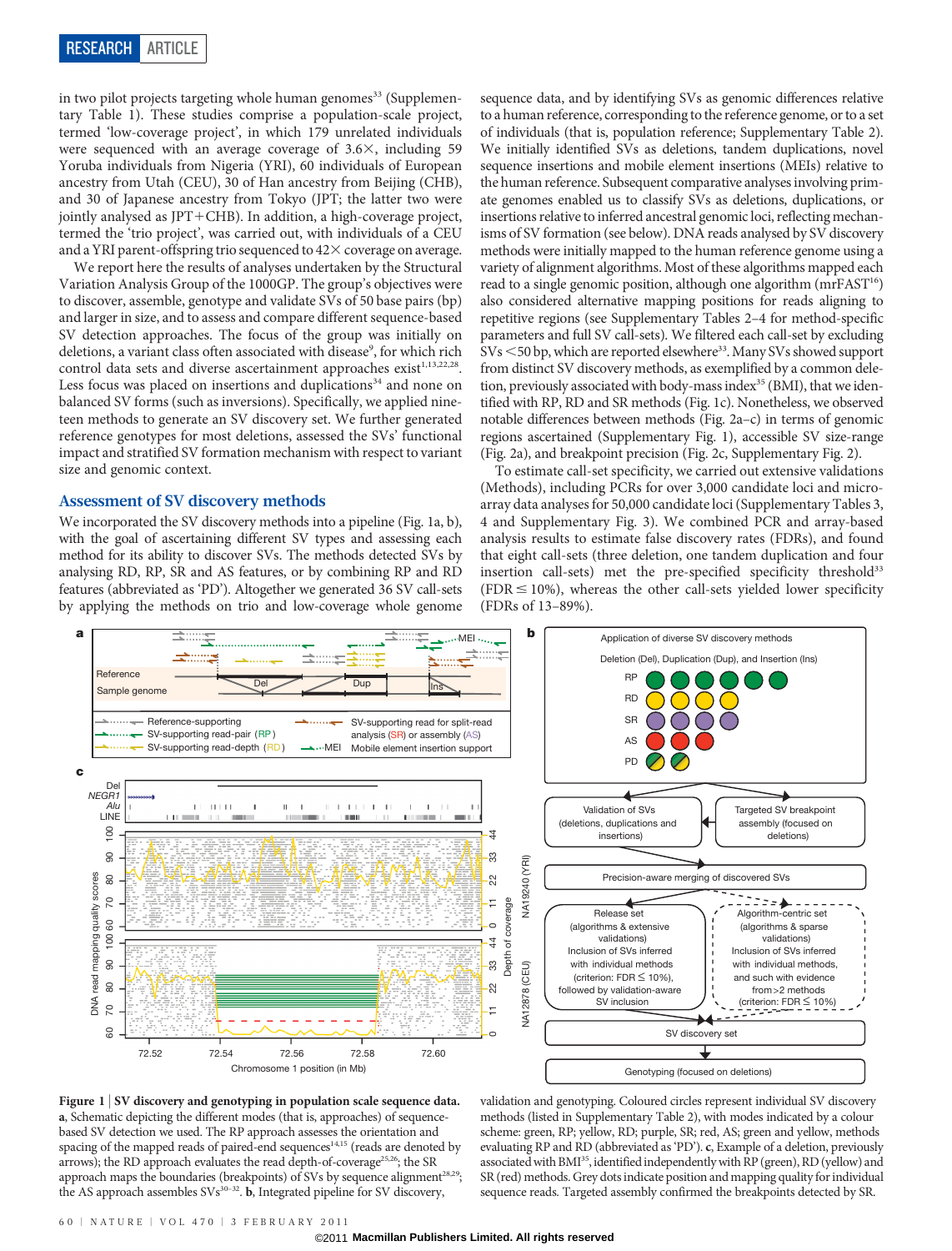

Figure 2 | Comparative assessment of deletion discovery methods. a, Deletion size-range ascertained by different modes of SV discovery. Three groups are visible, with AS and SR, PD and RP, as well as RD and 'RL' (RP analysis involving relatively long range  $(\geq 1 \text{ kb})$  insert size libraries, resulting in a different deletion detection size range compared to the predominantly used ,500 bp insert size libraries), respectively, ascertaining similar size-ranges. Pie charts display the contribution (%) of different SV discovery modes to the release set. Outer pie is based on the number of SV calls; inner pie is based on the total number of variable nucleotides. Of note, not all approaches were applied across all individuals (see Supplementary Table 2). b, Sensitivity and FDR estimates for individual deletion discovery methods based on gold standard sets for individuals sequenced at high (NA12878) and low-coverage (NA12156), respectively. All depicted estimates are summarized in Supplementary Tables 3, 4 and 6. Vertical dotted lines correspond to the specificity threshold (FDR  $\leq$  10%). c, Breakpoint mapping resolution of three deletion discovery methods (the respective method names are in Supplementary Table 2). The blue and red histograms are the breakpoint residuals for predicted deletion start and end coordinates, respectively, relative to assembled coordinates (here assessed in low-coverage data). The horizontal lines at the top of each plot mark the 98% confidence intervals (labelled for each panel), with vertical notches indicating the positions of the most probable breakpoint (the distribution mode).

We assessed the sensitivity of deletion discovery methods further by collating data from four earlier surveys<sup>1,13,22,28</sup> into a gold standard (Methods, Supplementary Tables 5, 6 and Supplementary Fig. 4a), and specifically assessing the detection sensitivity for an individual sequenced at high-coverage (NA12878) as well as for an individual sequenced at low-coverage (NA12156). Unsurprisingly, given the typical trade-off between sensitivity and specificity, in the trios the highest sensitivities were achieved by RD and RP methods with  $FDR > 10\%$  (Fig. 2b). By comparison, in the low-coverage data, the individual method with the greatest accuracy (FDR  $=$  3.7%) was the second most sensitive based on our gold standard (Fig. 2b), and the most sensitive when expanding the gold standard to a larger set of individuals (Supplementary Fig. 4b). This method, Genome STRiP (to be described elsewhere; Handsaker, R. E., Korn, J. M., Nemesh, J. and McCarroll, S. A., unpublished results), integrated both RP and RD features (PD), implying that considering different evidence types can improve SV discovery.

# Construction of our SV discovery set

To construct our SV discovery set ('release set'), we joined calls from different discovery methods corresponding to the same SV with a

merging approach that was aware of each call-set's precision in SV breakpoint detection (Supplementary Fig. 5 and Methods). Most SVs in the release set (61%) were contributed by individual methods meeting the pre-defined specificity threshold (FDR  $\leq$  10%). The remaining 39% of calls were contributed by lower specificity methods following experimental validation. Altogether, the release set comprised 22,025 deletions, 501 tandem duplications, 5,371 MEIs and 128 non-reference insertions (Table 1, Supplementary Table 7). With our gold standard we estimated an overall sensitivity of deletion discovery of 82% in the trios, and 69% in low-coverage sequence (Fig. 2b) using a 1-bp overlap criterion. When instead applying a stringent 50% reciprocal overlap criterion for sensitivity assessment (which required SV sizes inferred on different experimental platforms to be in close agreement), our sensitivity estimates decreased by 12% and 18%, respectively, in trio and low-coverage sequence (Supplementary Table 8). We examined further an alternative SV discovery approach that involved the pairwise integration of deletion discovery methods, and tested its ability to discover SVs without relying on the inclusion of lower specificity calls following experimental validation (this approach resulted in the generation of the 'algorithm-centric set'; Fig. 1b). Whereas this alternative approach resulted in an increased number (by  $\sim$  13%) of high-specificity (FDR < 10%) calls compared to the release set (Supplementary Text), overall it resulted in fewer SV calls owing to its decreased sensitivity at the lower  $(<200$  bp) SV size range. In the following analyses we thus focused on the release set.

# Extent and impact of our SV discovery set

We next assessed the extent and impact of our SV discovery (release) set. The median SV size was 729 bp (mean  $= 8$  kilobases), approximately four times smaller than in a recent tiling CGH-based study<sup>1</sup>, reflecting the high resolution of DNA-sequence-based SV discovery. We also compared our set to a recent survey of SVs in an individual genome<sup>36</sup> based on capillary sequencing and array-based analyses<sup>24</sup>, and observed a similar size distribution for deletions, but differences in the size distributions of other SV classes, reflecting underlying differences in SV ascertainment (Supplementary Fig. 6). By comparing our SVs to databases of structural variation and to additional personal genome data sets, we classified 15,556 SVs in our set as novel, with an enrichment of low frequency SVs and small SVs amongst the novel variants (Methods and Supplementary Text).

A major advantage of sequence-based SV discovery is the nucleotide resolution mapping of SVs. We initially mapped the breakpoints of 7,066 deletions and 3,299 MEIs using SR and AS features. Using the TIGRA-targeted assembly approach (Chen, L. et al., unpublished results) we further identified the breakpoints of an additional 4,188 deletions and 160 tandem duplications, initially discovered by RD, RP and PD methods (Methods, Supplementary Tables 3, 4). Altogether, we mapped  $\sim$  15,000 SVs at nucleotide resolution, 48% of which were novel. Few deletion loci (4.4%) displayed different SV breakpoints in different samples, which is explainable by rare TIGRA misassemblies, or alternatively, by recurrently formed, multi-allelic SVs (Supplementary Text). TIGRA further enabled us to validate an additional 7,359 SVs by identifying the SVs' breakpoints (Methods), and to evaluate the mapping precision of SV discovery methods (Fig. 2c, Supplementary Fig. 2).

We assessed the putative functional impact of SVs in our set further by relating them to genomic annotation. Many SVs (1,775) affected coding sequences, resulting in full gene overlaps or exon disruptions (Table 2), many of which led to out-of-frame exons (Supplementary

#### Table 1 <sup>|</sup> Summary of discovered structural variation

|                                  | <b>Deletions</b> | Tandem duplications | <b>Mobile element insertions</b> | Novel sequence insertions | Total  |
|----------------------------------|------------------|---------------------|----------------------------------|---------------------------|--------|
| Individual call-sets $<$ 10% FDR | 1,215            | 501                 | 5,371                            | $\overline{\phantom{a}}$  | 17,087 |
| Validated experimentally*        | 10,810           | $\sim$              | $\sim$                           | 128                       | 10,938 |
| <b>Release set</b>               | 22.025           | 501                 | 5.371                            | 128                       | 28.025 |

\* Only tabulates validated calls which were not already present in individual call-sets with less than 10% FDR.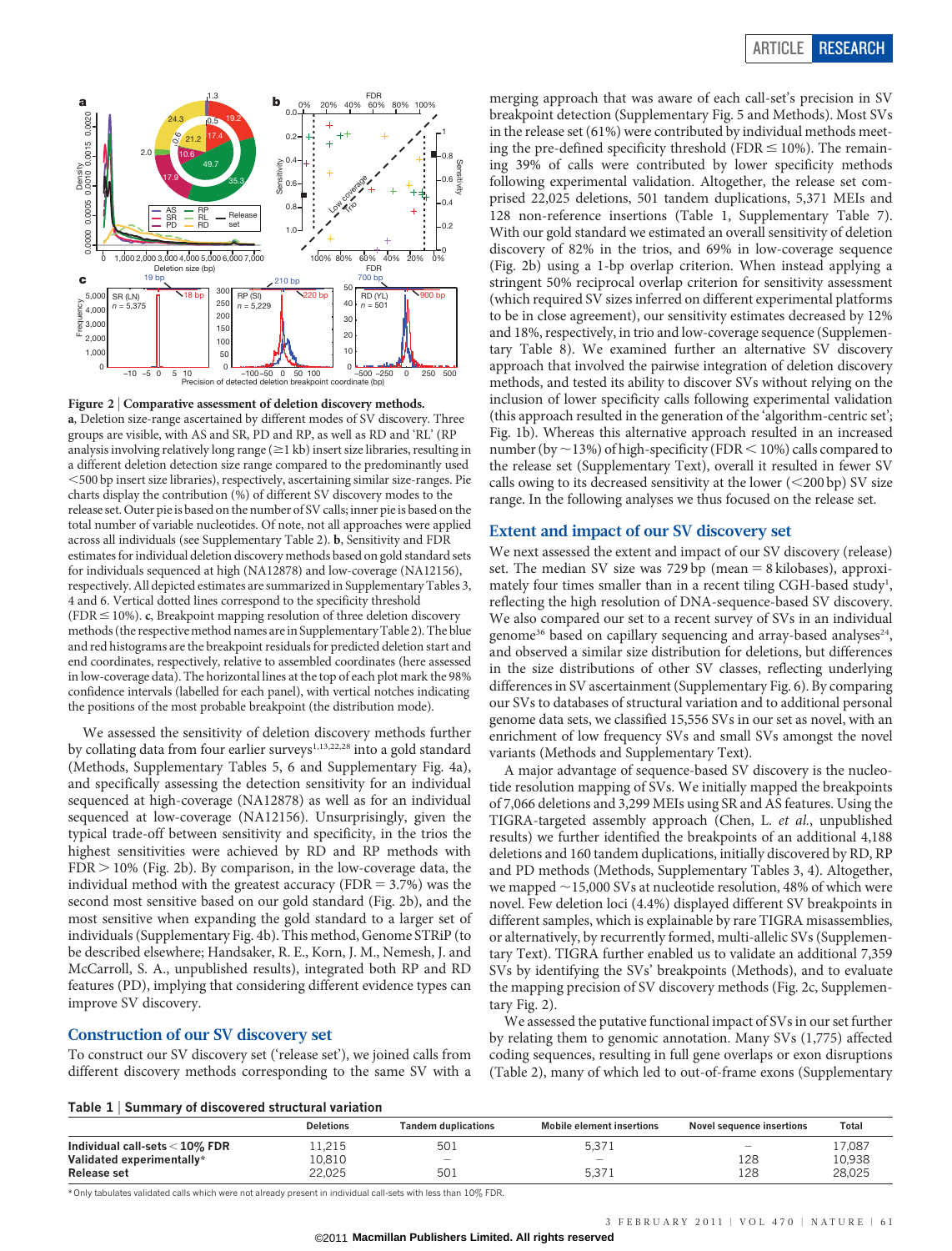## Table 2 <sup>|</sup> Functional impact of our fine resolution SV set

| SV class                  |                          | Gene overlap                     | Total gene overlap | <b>Total intergenic</b> |                |                 |
|---------------------------|--------------------------|----------------------------------|--------------------|-------------------------|----------------|-----------------|
|                           | Full gene overlap        | Coding exon affected,<br>partial | UTR overlap        | Intron overlap          |                |                 |
| <b>Deletions</b>          | 654 (631)                | 1,093 (1,031)                    | 315 (290)          | 7,319 (6,481)           | 9,381 (8,433)  | 12,644 (10,386) |
| Tandem duplications       | 2(2)                     | (6)                              | 9(5)               | 197 (62)                | 215(75)        | 286 (76)        |
| Mobile element insertions |                          | 3(2)                             | 36(26)             | 1,304 (97)              | 1.348 (112)    | 4,023 (758)     |
| Novel sequence insertions | $\overline{\phantom{a}}$ |                                  | 2(2)               | 49 (49)                 | 51 (51)        | 77 (77)         |
| Sum                       | 656 (633)                | 1,119 (1,040)                    | 351 (309)          | 8,869 (6,689)           | 10,995 (8,671) | 17,030 (11,280) |

Figures in parentheses indicate numbers of validated SVs per category. We inferred gene overlap with Gencode gene annotation<sup>44</sup>.

Table 9). We related gene disruptions to gene functions, and observed significant enrichments for several functional categories, including cell defence and sensory perception (Supplementary Table 10). High levels of structural variation, including copy number variation, were described previously for both processes<sup>15,22,37</sup>. These SVs might be maintained in the population by selection for the purpose of functional redundancy. Whereas most SVs intersecting with genes were deletions, several validated tandem duplications and MEIs also intersected with coding sequences (Table 2).

# Population genetic properties of deletions

We next sought to generate genotypes for deletions discovered in the 1000GP data, both to facilitate population genetics analyses and to make our SV set amenable to association studies in the form of a reference genotype set. In this regard, the Genome STRiP genotyping method was developed (Handsaker, R. E., Korn, J. M., Nemesh, J. and McCarroll, S. A., unpublished results), a method combining information from RD, RP, SR and haplotype features of population-scale sequence data for genotyping (Methods, Supplementary Text). Using this approach we generated genotypes for 13,826 autosomal deletions in 156 individuals. The genotypes displayed 99.1% concordance with CGH array-based<sup>1</sup> genotypes (available for  $1,970$  of the deletions), indicating high genotyping accuracy.

Figure 3 presents allele frequency analyses based on these genotypes. As expected, common polymorphisms (minor allele frequency  $(MAF)$   $>$  5%) were typically shared across populations, whereas rare alleles were frequently observed in only one population (Fig. 3a–c). We observed several candidates for monomorphic deletions (that is, genomic segments putatively deleted in all individuals), explainable by rare insertions present in the reference genome or by remaining genotyping inaccuracies (Supplementary Text).



Figure 3 | Analysis of deletion presence and absence in three populations. a–c, Deletion allele frequencies and observed sharing of alleles across populations, displayed for deletions discovered in the CEU (a), YRI (b) and  $JPT+CHB$  (c) population samples in terms of stacked bars. d, Allele frequency spectra for deletions intersecting with intergenic (blue), intronic (yellow) and protein-coding sequences (red).

Next we assessed the allele frequencies of gene deletions. Similar to a recent array-based study<sup>1</sup>, we observed a depletion of high-frequency alleles among deletions intersecting with protein-coding sequence compared to other deletions  $(P = 2.2 \times 10^{-16}$ ; KS test), consistent with purifying selection keeping most gene deletions at low frequency (Fig. 3d). Nonetheless, several coding sequence deletions were observed with high allele frequency ( $>$ 80%). Most of these occurred in regions annotated as segmental duplications, consistent with lessened evolutionary constraint in functionally redundant gene categories<sup>22</sup>. Intriguingly, common gene deletions also affected many unique genes with no obvious paralogues. We further analysed the abundance of gene deletions in different populations and observed highly differentiated loci, albeit with no statistically significant relationship between differentiation and particular categories of gene overlap, that is, intronic versus exonic (Supplementary Text).

By comparing deletion genotypes with genotypes of nearby SNPs, we found, consistent with earlier studies<sup>1,13,38</sup>, that deletions in genomic regions accessible to short read sequencing display extensive linkage disequilibrium (LD) with SNPs. Most common deletions (81%) had one or more SNPs with which they are strongly correlated  $(r^2 > 0.8;$  Supplementary Fig. 7). This indicates that many deletions mapped in our study will be identifiable through tagging SNPs in future studies (Supplementary Text). On the other hand, a fifth of the genotyped deletions were not tagged by HapMap SNPs (a figure similar to the fraction of SNPs that are not tagged by HapMap SNPs<sup>39</sup>), implying that these SVs should be genotyped directly in association studies. Furthermore, the LD properties of complex SVs (for example, multiallelic SVs) have not yet been fully ascertained as methods for genotyping such SVs with similar accuracy are still being developed.

# SV formation mechanism analysis

Nucleotide resolution breakpoint information enables inference of SV formation mechanisms<sup>15,22</sup>. Recent studies broadly distinguished between several germline rearrangement classes, some of which may comprise more than one SV formation mechanism<sup>15,22,40,41</sup>: nonallelic homologous recombination (NAHR), associated with long sequence similarity stretches around the breakpoints; rearrangements in the absence of extended sequence similarity (abbreviated as 'nonhomologous' or NH), associated with DNA repair by non-homologous end-joining (NHEJ) or with microhomology-mediated break-induced replication (MMBIR); the shrinking or expansion of variable number of tandem repeats (VNTRs), frequently involving simple sequences, by slippage; and MEIs. We distinguished among the classes NAHR, NH, VNTR and MEI by examining the breakpoint junction sequences of SVs that had initially been discovered as deletions or tandem duplications relative to a human reference.

We first compared these SVs to orthologous primate genomic regions to distinguish deletions from insertions/duplications with respect to reconstructed ancestral loci using the BreakSeq classification approach<sup>41</sup>. This analysis showed that of the 11,254 nucleotideresolution SVs discovered as deletions relative to a human reference, 21% actually represented insertions and 2% represented tandem duplications relative to the putative ancestral genome. Of the remaining SVs, 60% were classified as deletions relative to ancestral sequence, whereas the ancestral state of 17% was undetermined. By comparison,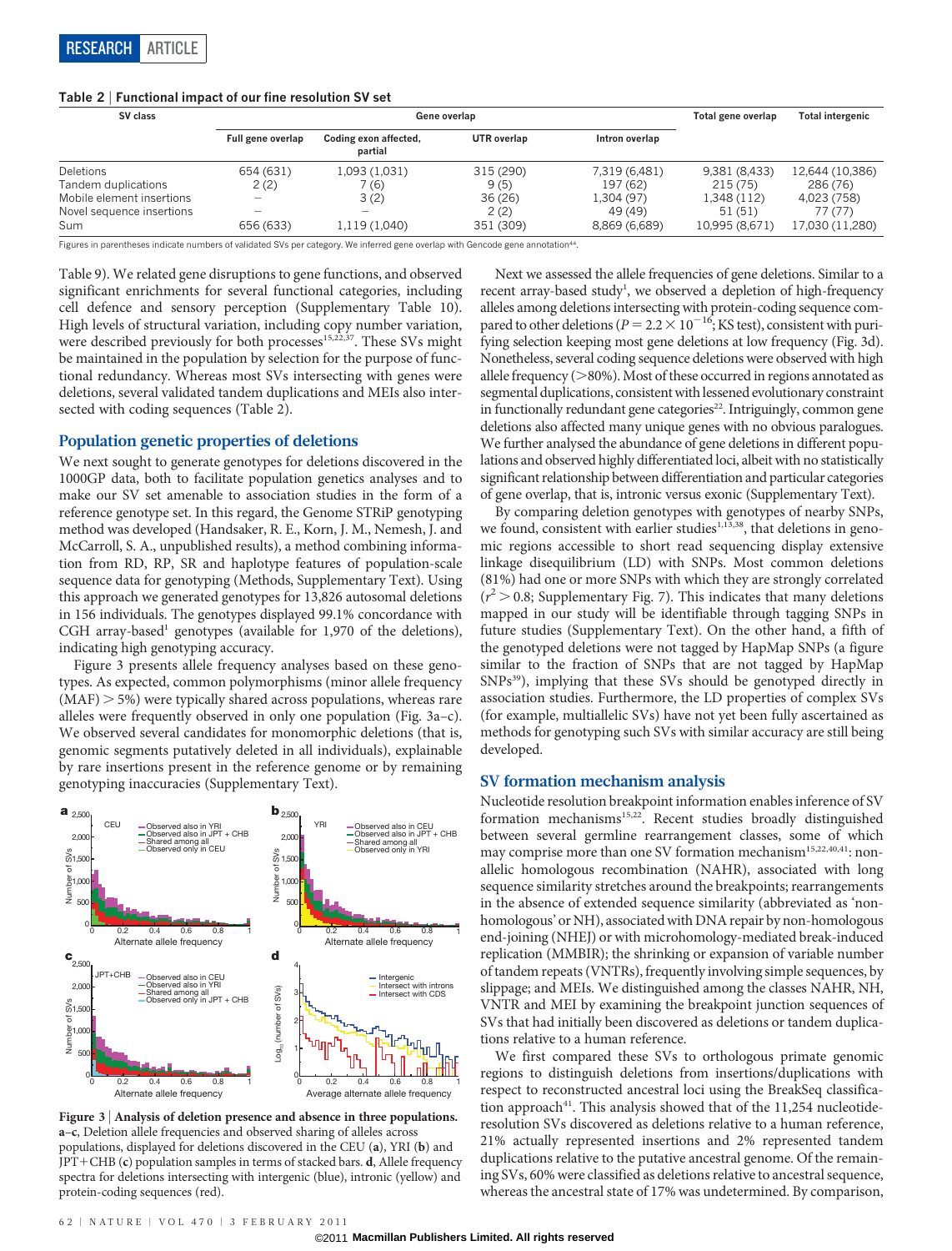out of 160 nucleotide-resolution SVs identified as tandem duplications relative to the reference genome, 91.6% were classified as duplications relative to the ancestral genome, whereas the ancestral state of 8.4% remained undetermined (Supplementary Text). Our breakpoint analysis revealed that 70.8% of the deletions and 89.6% of the insertions exhibited breakpoint microhomology/homology ranging from 2–376 bp in size, with distribution modes of 2 bp (attributable to NH) and 15 bp (attributable to MEI), respectively (Fig. 4a, Supplementary Text). As expected<sup>40</sup>, a small portion of the deletions  $(16.1\%)$  displayed non-template inserted sequences at their breakpoint junctions. By comparison, the tandem duplications showed extensive stretches displaying  $\geq$ 95% sequence identity at the breakpoints linearly correlating in length with SV size (Fig. 4a). In addition, most tandem duplications displayed 2–17 bp of microhomology at the breakpoint junctions (Supplementary Text).

We subsequently applied BreakSeq<sup>41</sup> to infer formation mechanisms for all SVs classified with regard to ancestral state. Using BreakSeq, we inferred NH as the dominating deletion mechanism, and MEI as the dominating insertion mechanism (Fig. 4b, c and Supplementary Table 11). Furthermore, an abundance of microhomology at tandem duplication breakpoints suggested frequent formation of this SV class by a rearrangement process acting in the absence of homology (NH). When relating SV formation to the variant size spectrum, we observed marked insertion peaks for MEIs at 300 bp, corresponding to Alu elements, and at 6 kb, corresponding to the L1 class of long interspersed elements (LINEs) (Fig. 4c). By comparison, NH- and NAHR-based mechanisms occurred across a wide sizerange, whereas VNTR expansion/shrinkage, consistent with earlier findings<sup>1</sup>, led to relatively small SV sizes (Fig. 4c, d).

Furthermore, when displaying the genomic distribution of SVs (Fig. 5a), we observed a notable clustering of SVs into 'SV hotspots'. We analysed this clustering in detail by examining the distribution of non-overlapping, adjacent SVs, and observed a marked clustering of

SVs formed by NAHR, VNTR and NH, respectively, a signal extending to hundreds of kilobases (Fig. 5b). The clustering was influenced by an abundance of VNTR near the centromeres<sup>41</sup> and NAHR near the telomeres (Fig. 5a). A significant enrichment of NAHR near recombination hotspots ( $P = 1.3 \times 10^{-15}$ ) and segmental duplications ( $P = 3.1 \times 10^{-17}$ ) further contributed to the clustering (Supplementary Table 13).

To further explore this clustering we devised a segmentation approach for predicting SV hotspots (Methods), which yielded a map of 51 putative SV hotspots (Supplementary Table 14). Most of the hotspots (80%) mainly comprised SVs originating from a single formation mechanism (Fig. 5c). Most of these corresponded to NAHR hotspots, although hotspots dominated by NH and VNTR were also evident. These observations indicate that SV formation is frequently associated with the locus-specific propensity for genomic rearrangement.

# Conclusions and discussion

By generating an SV set of unprecedented size along with breakpoint assemblies and reference genotypes, we demonstrate the suitability of population-scale sequencing for SV analysis. Nucleotide resolution data allow the construction of reference data sets and make SVs readily assessable across different experimental platforms using genotyping approaches. Our fine-scale map enabled us to examine the functional impact of SVs, as exemplified by the set of gene disruption variants we reported, which will be of value for genome and exome sequencing studies.

Our map further enabled us to examine size spectra of SV formation mechanisms and led us to identify genomic SV hotspots that are commonly dominated by a single formation mechanism. Recurrent rearrangements, implicated in genomic disorders, are hypothesized to be associated with local genome architecture<sup>42</sup>, for example, with segmental duplications that facilitate NAHR. Also, DNA rearrangement in the absence of homology, that is, MMBIR, has been implicated





L1 (  $\sim$  6 kb) insertions, associated with target site duplications of up to 28 bp in size at the breakpoints. The horizontal group corresponds mostly to NHassociated deletions with  $\leq$ 10 bp microhomology at the breakpoints. The remaining (ungrouped) SVs comprise truncated MEIs, VNTR expansion and shrinkage events, as well as NAHR-associated deletions and duplications. b, Relative contributions of SV formation mechanisms in the genome. Numbers of SVs are displayed on the outer pie chart and affected base pairs on the inner. Left panel, SVs classified as deletions relative to ancestral loci. Right panel, SVs classified as insertions/duplications. c, Size spectra of deletions classified relative to ancestral loci. d, Size spectra of insertions/duplications.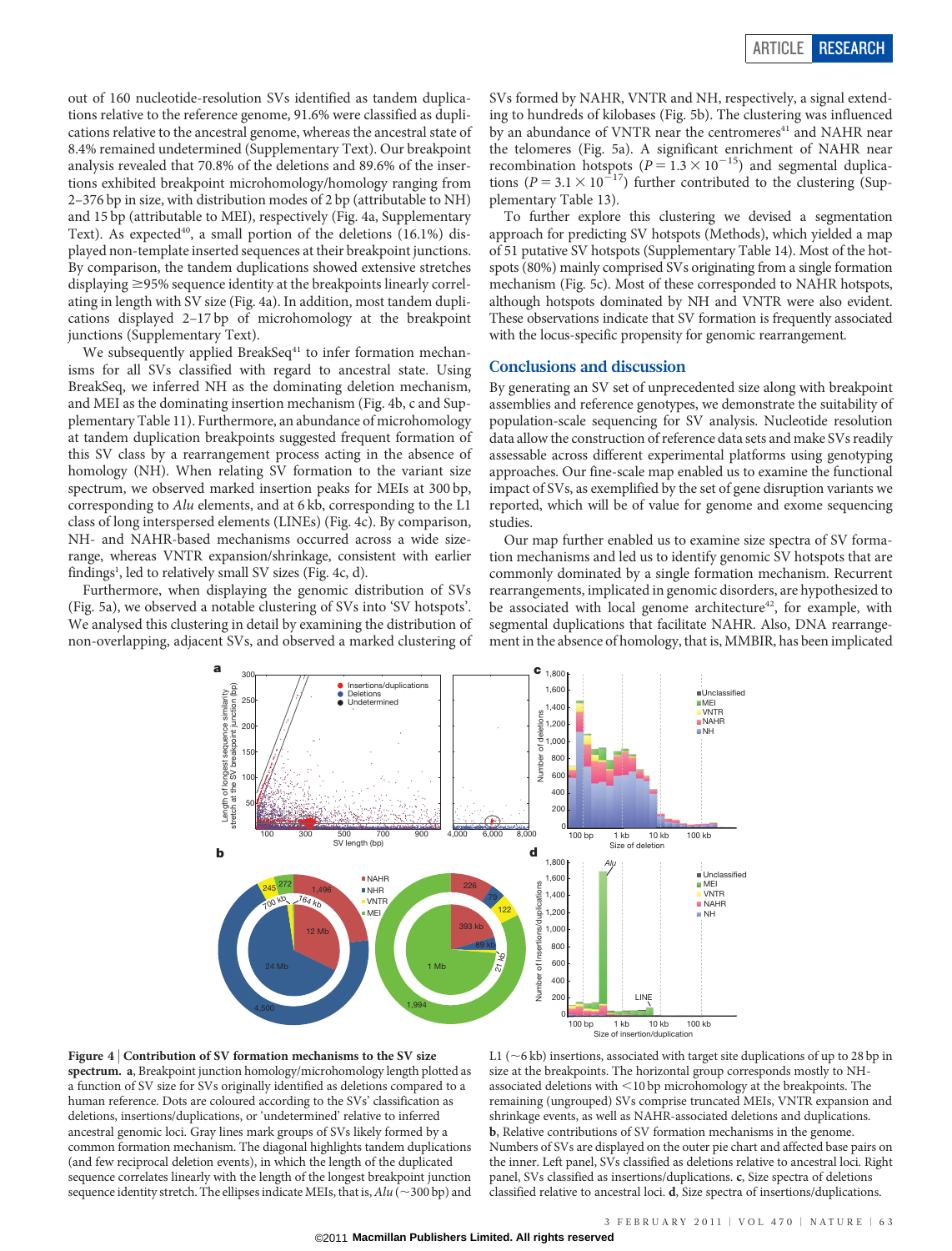

Figure 5 <sup>|</sup> Mapping hotspots of SV formation in the genome. a, Distribution of SVs on chromosome 10 ('chr10'). Above the ideogram, coloured bars indicate SV formation mechanisms (same colour scheme as in (b) and (c)); bar lengths relate to the logarithm of SV size. Below the ideogram, bar lengths are directly proportional to allele frequencies. Arrows indicate an SV hotspot near the centromere underlying mainly VNTR and several hotspots near the telomeres underlying mainly NAHR events. b, Enrichment of SVs inferred to be formed by the same formation mechanism for different genomic window sizes. Displayed is an enrichment of nearby, non-overlapping SVs formed by the same mechanism relative to an SV set where mechanism assignments are shuffled randomly. c, SV hotspots are mostly dominated by a single formation mechanism. Coloured bars depict numbers of SV hotspots in which at least 50% of the variants were inferred to be formed by a single formation mechanism. The average abundance of NAHR-classified SVs in NAHR hotspots was 70% (compared with 77% for VNTR-hotspots; 69% for NH). The grey bar ('mixed') corresponds to SV hotspots with no single mechanism dominating.

in recurrent SV formation<sup>8,43</sup>. In this regard, we noticed that out of the hotspots we report, six fall into critical regions of known genetic disorders associated with recurrent de novo deletions, including Miller– Dieker syndrome and Leri–Weill dyschondrosteosis (Supplementary Table 14). Irrespective of potential disease relevance, or inferred mechanism of formation, our analysis revealed a map of SV hotspots that may constitute local centres of de novo SV formation, consistent with the concept that local genome architecture contributes to genomic instability<sup>42</sup>.

Our study focused on characterizing deletions, which are often associated with disease<sup>9</sup>. Facilitated by ancestral analyses of SV loci, we also characterized insertions and tandem duplications, albeit in less detail than deletions. Companion papers with more detailed analyses of MEIs and copy number variation within segmental duplications are published elsewhere (Stewart, C. et al., unpublished results, and ref. 34). Of note, most SV discovery methods depend on mapping reads onto their genomic locus of origin, that is, the 'accessible' fraction of the genome, a fraction lessened in segmental duplications that are of high interest to SV analysis. Nonetheless, owing to the abilities of SV discovery methods in detecting SVs in these regions and in interpreting reads with multiple mapping positions, the 'accessible' fraction of the genome is higher for SVs than for SNPs<sup>16</sup>. In the future, sequencing technologies generating longer DNA reads will increase the accessible genome, and will enable the assessment of SVs embedded in long repeat structures, such as balanced inversions.

Our SV resource will enable the discovery, genotyping and imputation of SVs in larger cohorts. Numerous genomes will be sequenced in the coming months to facilitate disease association studies. Systematic characterization of SVs in these genomes will benefit from the concepts and data sets presented here.

## METHODS SUMMARY

Samples. Whole genome sequencing data for 179 unrelated individuals and six individuals from parent-offspring trios were obtained as part of the 1000GP. These data were generated with Illumina/Solexa, Roche/454 and Life Technologies/SOLiD sequencing technology platforms.

SV discovery and breakpoint assembly. The SV discovery methods we applied comprised six RP, four RD, three SR, four AS, and two PD based methods. TIGRA (Chen, L. et al., unpublished results) was used for targeted breakpoint assembly.

Experimental validation. We validated SV calls by PCR, array CGH and SNP microarrays, targeted assembly, and custom microarray-based sequence capture. PCR was performed in various different laboratories<sup>33</sup>, CGH analysis was performed based on tiling array data provided by the Genome Structural Variation Consortium (ArrayExpress: E-MTAB-40), and SNP array analysis based on data obtained from the International HapMap Consortium [\(http://hapmap.ncbi.nlm.](http://hapmap.ncbi.nlm.nih.gov) [nih.gov](http://hapmap.ncbi.nlm.nih.gov)).

Genotyping. Genome STRiP (Handsaker, R. E., Korn, J. M., Nemesh, J. and McCarroll, S. A., unpublished results) was used for deletion genotyping in lowcoverage sequence data. Initial genotype likelihoods were derived with a Bayesian model and imputation into a SNP genotype reference panel from the HapMap<sup>39</sup> (Hapmap3r2) was achieved with Beagle (v3.1; [http://faculty.washington.edu/](http://faculty.washington.edu/browning/beagle/beagle.html) [browning/beagle/beagle.html](http://faculty.washington.edu/browning/beagle/beagle.html)).

SV formation mechanism analysis. SV breakpoints mapped at nucleotide resolution were analysed with BreakSeq<sup>41</sup> to classify SVs relative to putative ancestral loci and to infer SV formation mechanisms. SV hotspots were mapped with custom Perl and R scripts.

#### Received 19 August; accepted 26 November 2010.

- 1. Conrad, D. F. et al. Origins and functional impact of copy number variation in the human genome. Nature 464, 704–712 (2010).
- Pinto, D. et al. Functional impact of global rare copy number variation in autism spectrum disorders. Nature 466, 368–372 (2010).
- 3. Sebat, J. et al. Strong association of de novo copy number mutations with autism. Science 316, 445-449 (2007).
- Stefansson, H. et al. Large recurrent microdeletions associated with schizophrenia. Nature 455, 232–236 (2008).
- 5. McCarthy, S. E. et al. Microduplications of 16p11.2 are associated with schizophrenia. Nature Genet. 41, 1223–1227 (2009).
- 6. Craddock, N. et al. Genome-wide association study of CNVs in 16,000 cases of eight common diseases and 3,000 shared controls. Nature 464, 713-720 (2010).
- McCarroll, S. A. et al. Deletion polymorphism upstream of IRGM associated with altered IRGM expression and Crohn's disease. Nature Genet. 40, 1107–1112 (2008).
- 8. Hastings, P. J., Lupski, J. R., Rosenberg, S. M. & Ira, G. Mechanisms of change in gene copy number. Nature Rev. Genet. 10, 551–564 (2009).
- 9. Stankiewicz, P. & Lupski, J. R. Structural variation in the human genome and its role in disease. Annu. Rev. Med. 61, 437-455 (2010).
- Sebat, J. et al. Large-scale copy number polymorphism in the human genome. Science **305,** 525–528 (2004).
- 11. Iafrate, A. J. et al. Detection of large-scale variation in the human genome. Nature Genet. 36, 949-951 (2004).
- Sharp, A. J. et al. Segmental duplications and copy-number variation in the human genome. Am. J. Hum. Genet. 77, 78–88 (2005).
- 13. McCarroll, S. A. et al. Integrated detection and population-genetic analysis of SNPs and copy number variation. Nature Genet. 40, 1166-1174 (2008)
- Tuzun, E. et al. Fine-scale structural variation of the human genome. Nature Genet. 37, 727–732 (2005).
- 15. Korbel, J. O. et al. Paired-end mapping reveals extensive structural variation in the human genome. Science 318, 420-426 (2007).
- 16. Alkan, C. et al. Personalized copy number and segmental duplication maps using next-generation sequencing. Nature Genet. 41, 1061-1067 (2009).
- 17. Chen, K. et al. BreakDancer: an algorithm for high-resolution mapping of genomic structural variation. Nature Methods 6, 677-681 (2009).
- 18. Hormozdiari, F., Alkan, C., Eichler, E. E. & Sahinalp, S. C. Combinatorial algorithms for structural variation detection in high-throughput sequenced genomes. Genome Res. 19, 1270-1278 (2009).
- 19. Medvedev, P., Stanciu, M. & Brudno, M. Computational methods for discovering structural variation with next-generation sequencing. Nature Methods 6, S13–S20 (2009).
- 20. McKernan, K. J. et al. Sequence and structural variation in a human genome uncovered by short-read, massively parallel ligation sequencing using two-base encoding. Genome Res. 19, 1527–1541 (2009).
- Chiang, D. Y. et al. High-resolution mapping of copy-number alterations with massively parallel sequencing. Nature Methods 6, 99–103 (2009).
- 22. Kidd, J. M. et al. Mapping and sequencing of structural variation from eight human genomes. Nature 453, 56–64 (2008).
- 23. Lee, S., Cheran, E. & Brudno, M. A robust framework for detecting structural variations in a genome. Bioinformatics 24, i59-i67 (2008).
- 24. Pang, A. W. et al. Towards a comprehensive structural variation map of an individual human genome. Genome Biol. 11, R52 (2010).
- 25. Bailey, J. A. et al. Recent segmental duplications in the human genome. Science 297, 1003–1007 (2002).
- 26. Campbell, P. J. et al. Identification of somatically acquired rearrangements in cancer using genome-wide massively parallel paired-end sequencing. Nature Genet. 40, 722-729 (2008).
- 27. Yoon, S., Xuan, Z., Makarov, V., Ye, K. & Sebat, J. Sensitive and accurate detection of copy number variants using read depth of coverage. Genome Res. 19, 1586–1592 (2009).
- 28. Mills, R. E. et al. An initial map of insertion and deletion (INDEL) variation in the human genome. Genome Res. 16, 1182–1190 (2006).